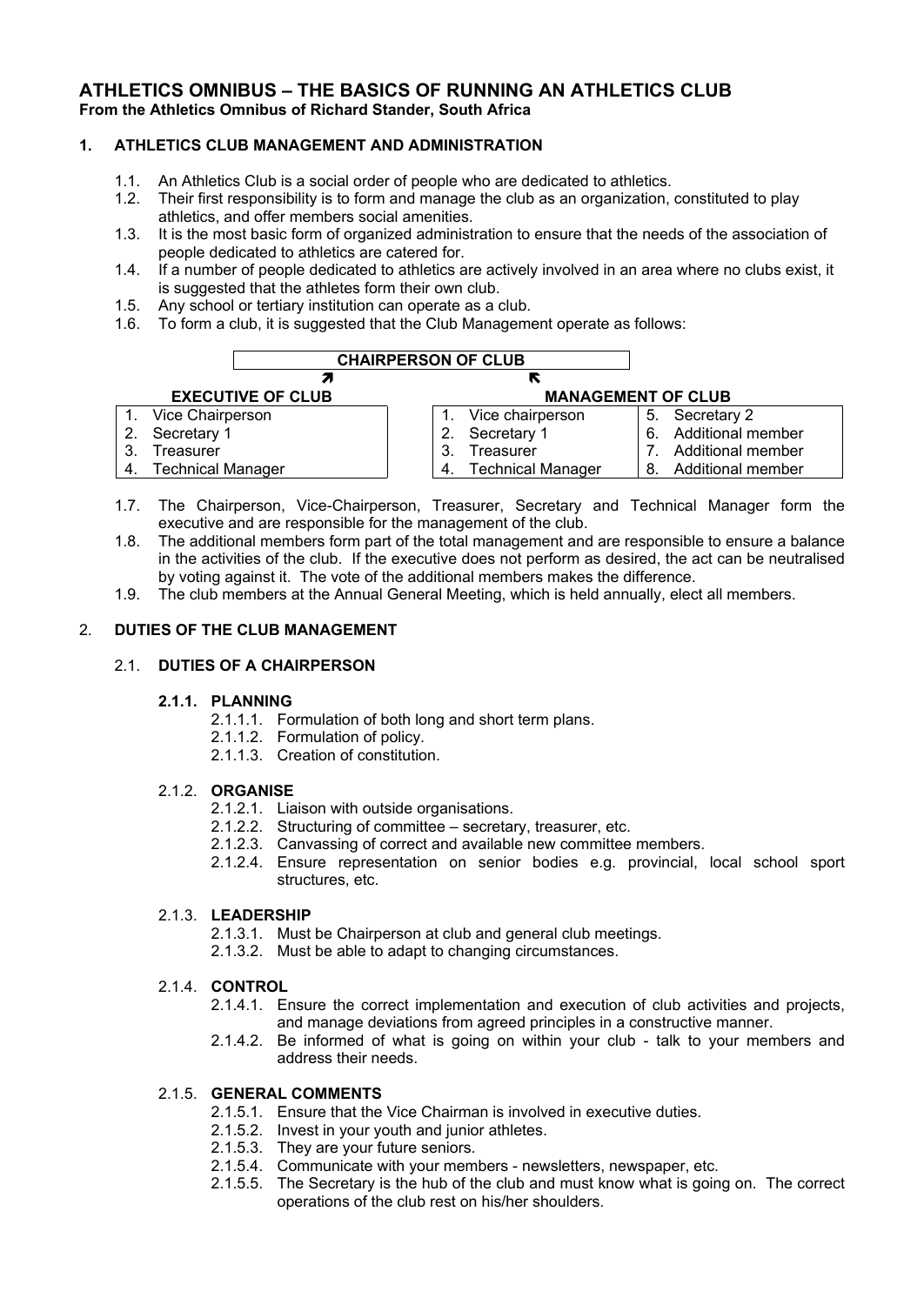- 2.1.5.6. Delegate the work to your committees. Committees must advice the Chairperson on what action to take and should be instrumental in implementing it once adopted.
- 2.1.5.7. Ensure regular activities e.g. competitions, social outings, etc.
- 2.1.5.8. Get members and families involved in activities of the club, such as officiating or marshalling at club meetings, etc. Make them feel they belong.
- 2.1.5.9. Remember that you cannot please all your members all the time. If the majority is happy, you are doing well.

## 2.2. **DUTIES OF A VICE CHAIRPERSON**

### 2.2.1. **PLANNING**

Help the Chairperson with the execution of both long and short term plans

## 2.2.2. **ORGANISE**

- 2.2.2.1. Liaison with outside organisations when the chairperson cannot be there
- 2.2.2.2. Structuring of additional members' activities
- 2.2.2.3. Canvassing of suitable and available new committee members
- 2.2.2.4. Ensure representation in senior bodies e.g. provincial, local school sport structures, etc.

### 2.2.3. **LEADERSHIP**

Must be Chairperson at club meetings if the Chairperson is not present.

### 2.2.4. **CONTROL**

- 2.2.4.1. Ensure the correct implementation and execution of club activities and projects, and manage deviations from agreed principles in a constructive manner.
- 2.2.4.2. Keep the Chairperson informed of what is going on within the club.
- 2.2.4.3. Talk to members and keep them informed about activities in the club, province, etc.

## 2.2.5. **GENERAL COMMENTS**

- 2.2.5.1. Ensure that additional members and committee members do their job correctly.
- 2.2.5.2. Ensure that all members of the club work together in harmony.
- 2.2.5.3. Ensure, in collaboration with the chairperson, regular activities e.g. competitions, social outings, etc.

## **2.3. DUTIES OF A TREASURER**

- 2.3.1. Responsible for managing financial matters in the club. He / she report to the Chairperson and Executive Committee only.
- 2.3.2. The Executive Committee cannot act or decide on the following matters if the treasurer is not available:
	- 2.3.2.1. Increase of subscription rates
	- 2.3.2.2. Amounts required for sponsorships e.g. races
	- 2.3.2.3. Bonus incentives to be given to club members
	- 2.3.2.4. Expenses to be incurred in the normal day to day running of the club

## **2.3.3. RESPONSIBILITIES**

- 2.3.3.1. Record all transactions affecting club finances.
- 2.3.3.2. Every cash amount received must be recorded in a receipt book. For every cash or cheque payment, a payment requisition form must be completed. Two responsible committee members must sign it, and the treasurer should be one of the signatories.
- 2.3.3.3. Ensure all payments are made after approval by management.
- 2.3.3.4. Ensure all amounts due to the club are received.
- 2.3.3.5. Compile budgets.

# 2.3.4. **DOCUMENTATION**

- 2.3.4.1. Receipt book to record all cash receipts.
- 2.3.4.2. Cash book to record all payments and receipts.
- 2.3.4.3. General ledger to appropriate payments and receipts to correct accounts.
- 2.3.4.4. Cheque book if bank account is operated.
- 2.3.4.5. Bank deposit book if bank account is operated.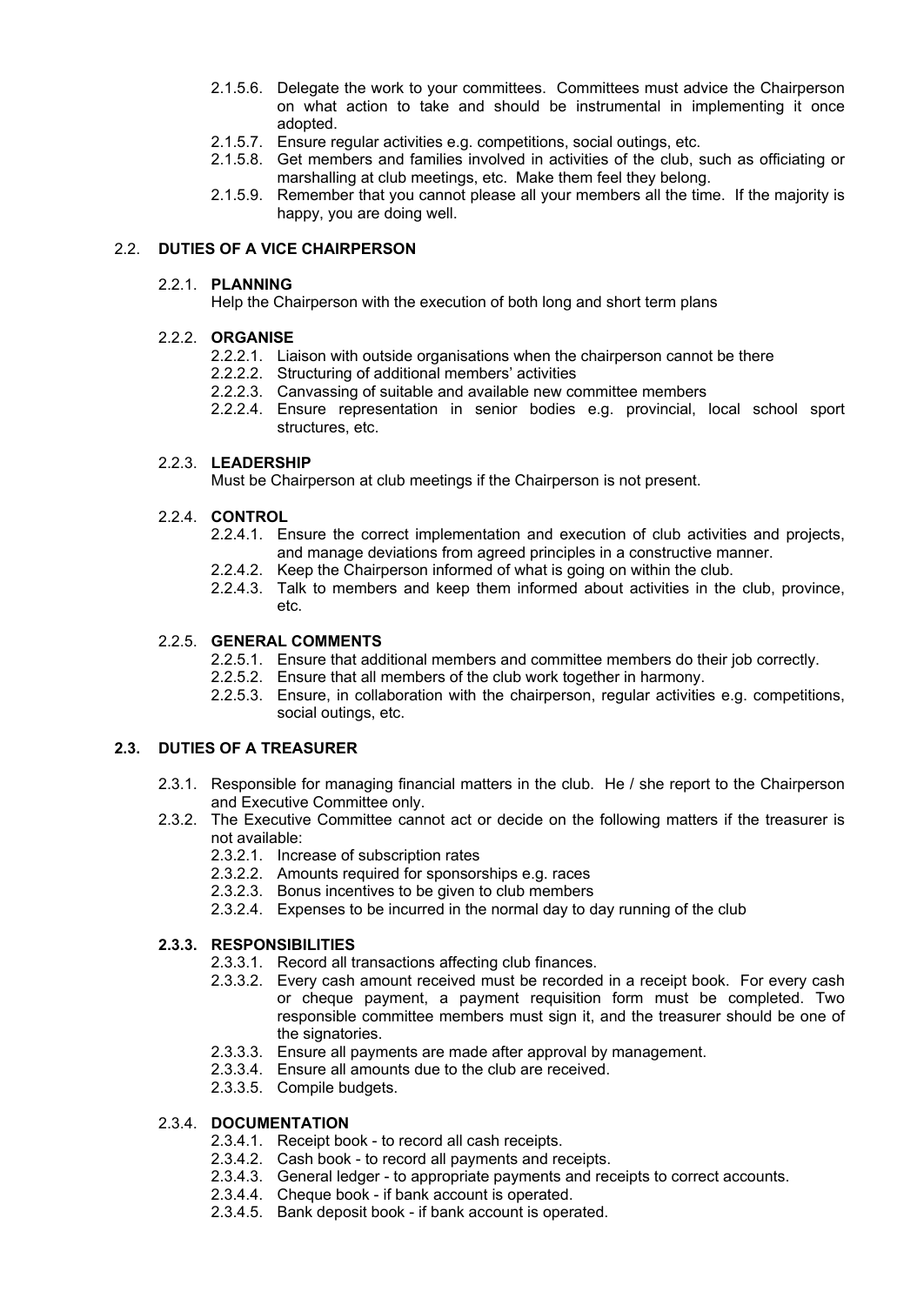# 2.4. **DUTIES OF AN EXECUTIVE SECRETARY**

- 2.4.1. Collect information on forthcoming meetings and inform members of the club.
- 2.4.2. Collect results of meetings in which the club's athletes participate.
- 2.4.3. Prepare and distribute newsletters to club members on a regular basis.
- 2.4.4. Collection of subscription fees.
- 2.4.5. Issuing of licences.
- 2.4.6. Collecting of licences from provincial secretary and payment of licence fees.
- 2.4.7. Keep club records up to date e.g. change of address, best performances of athletes.
- 2.4.8. Keep an updated list of athletes who qualify for certain races e.g. National Championships, Comrades, etc.
- 2.4.9. Keep record of which athletes qualify for honorary colours.
- 2.4.10. Sent results of competitions to the Provincial Secretary to keep statisticians and selectors up to date with latest performances.

### 2.5. **DUTIES OF A MINUTES SECRETARY**

- 2.5.1. To keep minutes of meetings.
- 2.5.2. To send out notices of meetings to members and management.
- 2.5.3. To file all previous minutes and have them available for later reference.
- 2.5.4. To point out to the management when they deviate from previous decisions.
- 2.5.5. To be available as race secretary to help with enrolments.
- 2.5.6. To prepare a newsletter based on information gathered from club minutes, and from the executive secretary.
- 2.5.7. To send out newsletters to members.

### 2.6. **DUTIES OF THE TECHNICAL MANAGER**

- 2.6.1. Must be responsible and meticulous in his / her approach to matters of a technical nature.
- 2.6.2. If not, the activities of the club can be seriously hampered.
- 2.6.3. He / she is responsible for the:
	- 2.6.3.1. Maintenance of equipment of the club
	- 2.6.3.2. Buying new equipment as approved by the management.
	- 2.6.3.3. Co-ordination and supplying of equipment used during athletics meetings and other projects the club has organised.

## 2.7. **DUTIES OF ADDITIONAL MEMBERS**

- 2.7.1. Additional members are used in the execution of projects organised by the club, e.g. administration of athletics meetings, fund raising projects, transport of athletes, etc. Using additional members effectively will ensure successful club activities.
- 2.7.2. Additional members are also used to represent certain groups within the club such as athletes, coaches, officials, etc.

## 3. **HOW TO RAISE FUNDS FOR YOUR CLUB**

Appoint a full-time committee to organise fund-raising projects. It is here that additional members can be used effectively. Co-opt members (members without vote) on the committee, if the members are not enough to do the work. The following examples can be used to raise funds for the club:

### 3.1. **ATHLETIC MEETINGS**

Organise a fun run, road race or Track and Field Meeting. Use the event to generate funds by: 3.1.1. Asking enrolment fees for the athletes to participate.

- 3.1.2. In exchange for marketing and advertising opportunities, ask sponsors to cover the cost of overhead expenses such as badges, medals, pamphlets and advertisements in the news media.
- 3.1.3. Sell refreshments during the event.
- 3.1.4. Allow other vendors to set up stalls for a submission fee and or a percentage of the profits.
- 3.1.5. Organize a motor show, drum majorettes, etc., to attract more people to the event.
- 3.1.6. Market the event by getting a greyhound to run against a well- known sprinter over 50 m at a shopping centre, or organise a high jump or pole vault competition inside a shopping centre.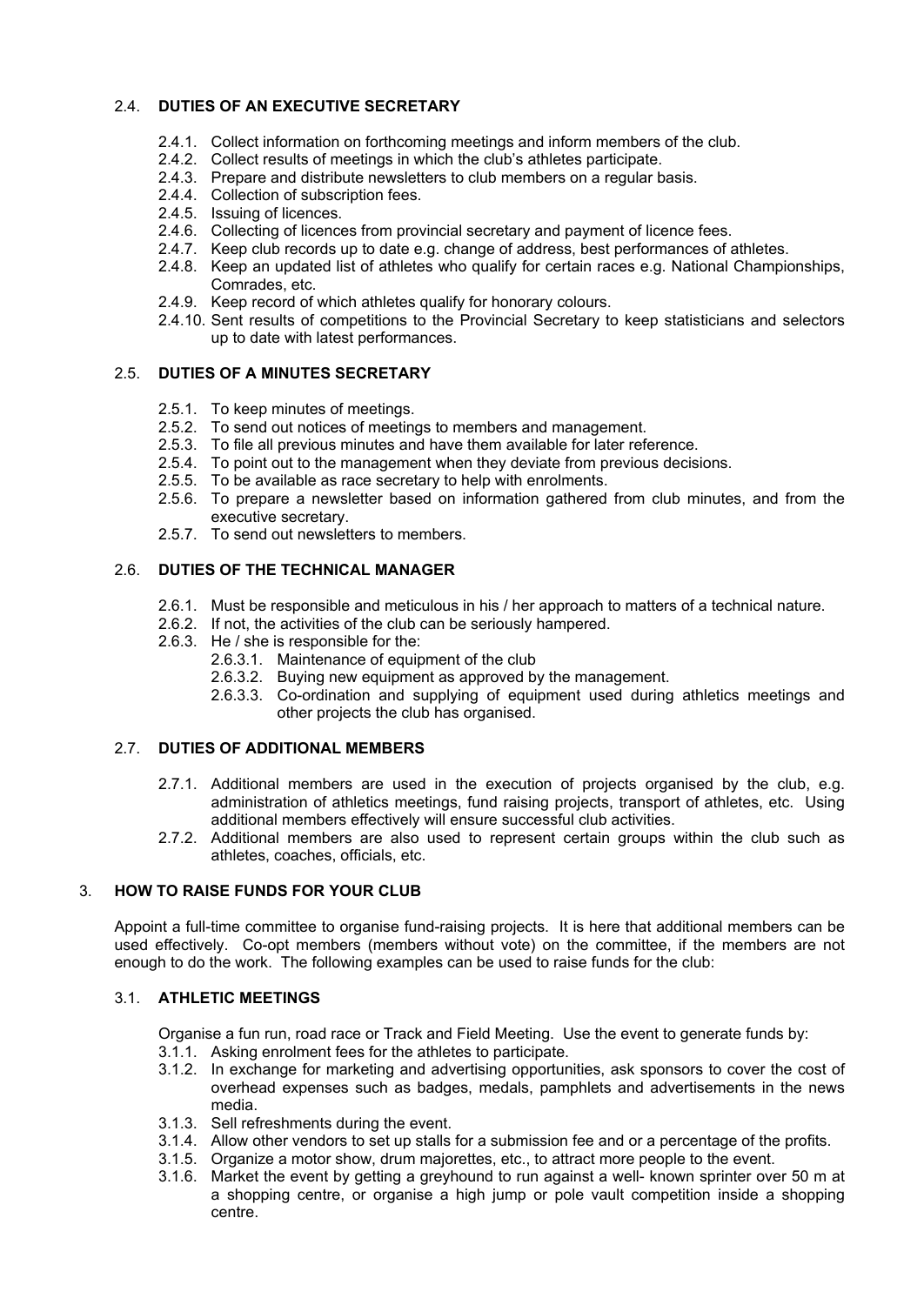3.1.7. Organise a 'Best Recipe' competition and sell the food after the competition.

# **3.2. OTHER WAYS OF FUND RAISING**

- 3.2.1. Organise Coaching Clinics, Technical Symposiums or life skills workshops. Ask a subscription fee or ask a sponsor to make a contribution as part of the company's social responsibility budget.
- 3.2.2. Take photos of national heroes, make duplicates, and get them signed by the national hero. Sell the photos to the public during athletics meetings or among club members.
- 3.2.3. Collect memorabilia and organize an auction to sell the memorabilia. Invite local community leaders such as the Executive Mayor to attend as well as members of the local business sector.
- 3.2.4. Ask sponsors to sponsor the documentation of the club such as letterheads, envelops, etc and allow them to place an advertisement on it.
- 3.2.5. Send newsletters to the members and ask sponsors to place advertisements in the newsletters.
- 3.2.6. Organise social functions such as a hobo dance, discos, etc. Sell the tickets in advance. Make lucky draws during the function to ensure that the prizes are valuable prizes donated by the local business sector.
- 3.2.7. Organise a barbecue with venison such as lion, crocodile, snake, hippopotamus, baboon, mopani worms, etc. The meat can be ordered from the game reserves. This type of barbecue is very popular amongst businessmen, because they can invite their own guests. Let them 'buy' a stand for the day and let them erect their own stalls at own cost.

# 4 **WHEN CAN A CLUB APPLY TO BE AFFILIATED**

A new club may apply for affiliation to the Athletics Federation any time during the year. The club will then operate under probation for the period leading up to the Annual General Meeting of the Athletics Federation. If the club at the time of the AGM adhere to all legalities of the Athletics Federation, the club will be constituted as a full member of the Athletics Federation.

# 4.1 **WHAT PROCEDURE MUST BE FOLLOWED TO AFFILIATE AS A CLUB FOR THE FIRST TIME**

- 4.1.1 A new club may apply for affiliation to the Athletics Federation any time during the year.
- 4.1.2 The Athletics Federation will scrutinise the application using the Athletics Federation Constitution as point of reference.
- 4.1.3 The club will then operate under probation (supervision of the Athletics Federation) for the period leading up to the next Athletics Federation AGM.
- 4.1.4 If the club at the time of the AGM adhere to all the points in the provincial constitution, the club will be constituted as a full member of the Athletics Federation.
- 4.1.5 If the club at the time of the AGM does not adhere to all the points in the Athletics Federation constitution, the club will remain under probation for the period leading up to the next AGM. If the club at this point does not adhere to all the points in the Athletics Federation constitution, the application of the club to affiliate as a full member will be turned down.
- 4.1.6 The maximum period for a club to remain under probation is 18 months.
- 4.1.7 Club Affiliation fees will be determined by the Athletics Federation on an annual basis.

# 4.2 **WHAT IS REQUIRED FOR A CLUB UNDER PROBATION TO BECOME A REGISTERED CLUB**

In order for a club to become a member of the Athletics "Family", the following minimum requirements must be adhered to:

- 4.2.1 The club must pay its registration fee.
- 4.2.2 The club shall be required to submit, before the Athletics Federation AGM an annual report, which includes the following information:
	- 4.2.2.1 Club's address, telephone, fax, e-mail, etc.
	- 4.2.2.2 List of Officers of the club
	- 4.2.2.3 A current copy of the Club Constitution and by-laws
	- 4.2.2.4 Active Membership of the club i.e. athletes, coaches, officials, etc.
	- 4.2.2.5 List of events organised during the probation period, e.g. competitions, courses, workshops, clinics, etc.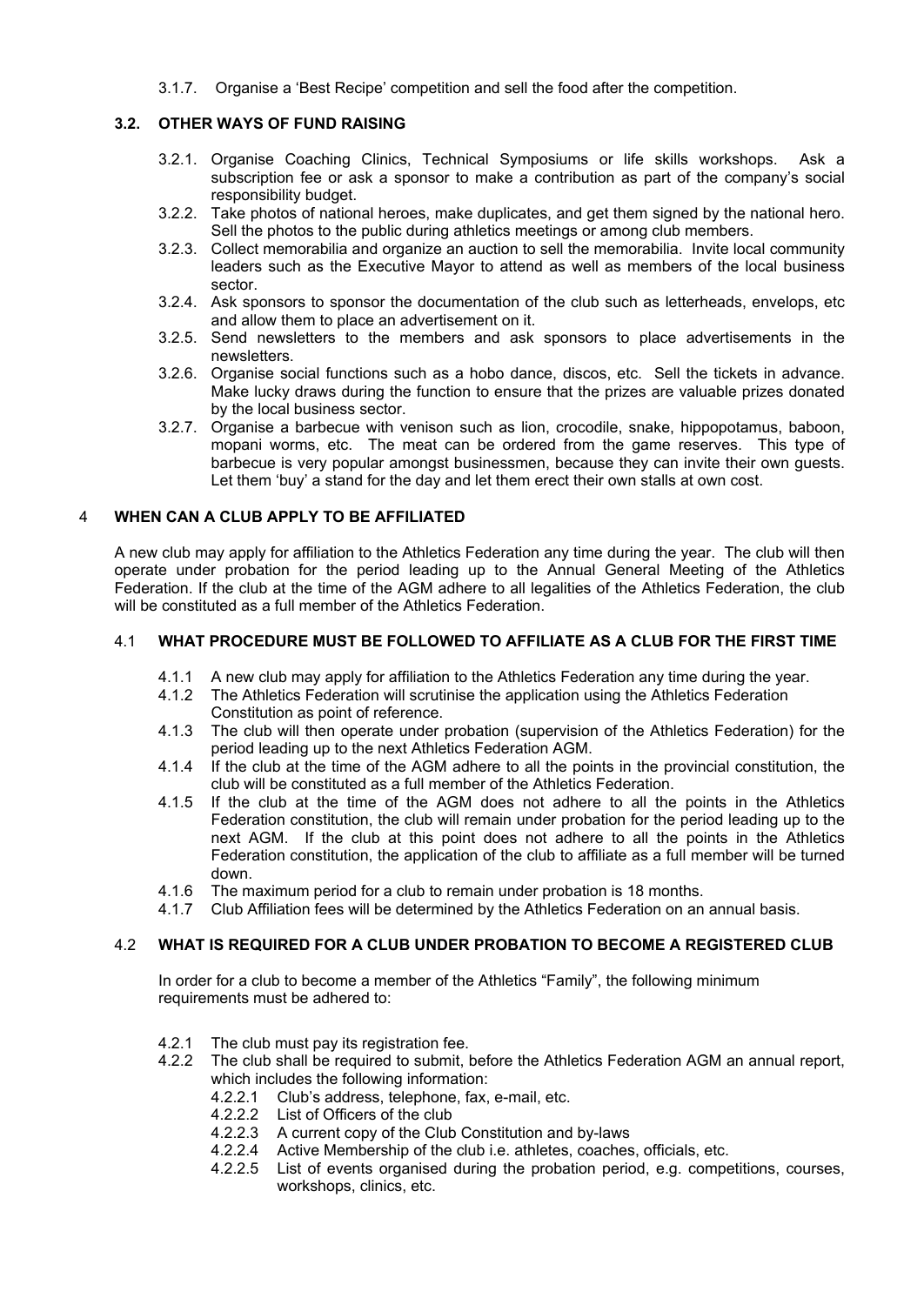# 4.3 **WHAT MUST A CLUB ADHERE TO, TO FUNCTION AS A REGISTERED CLUB**

Being duly constituted and a copy of the written constitution must be submitted to the Athletics Federation:

- 4.3.1 The content of the Club Constitution must contain the following information:
	- 4.3.1.1 The correct name of the club.
	- 4.3.1.2 The activities of the club.
	- 4.3.1.3 Where the head office and area of control are.
	- 4.3.1.4 The colours and badge.
	- 4.3.1.5 Goals and aims.
	- 4.3.1.6 Methods to achieve goals and aims, e.g. to, act according to BA rules, to affiliate with the provincial body, etc.
- 4.3.2 Powers of the club e.g.
	- 4.3.2.1 Changes, alterations or amendments to the constitution.
	- 4.3.2.2 Leasing of grounds.
	- 4.3.2.3 Borrowing, raising, or investing of money.
	- 4.3.2.4 To make donations or support other organizations.
	- 4.3.2.5 Pay honorariums.
	- 4.3.2.6 Take disciplinary action.
	- 4.3.2.7 Grant clearances to athletes.
- 4.3.3 Membership includes the following:
	- 4.3.3.1 Who are active members, donor members, and honorary members?
	- 4.3.3.2 How do you get leave to be absent?
	- 4.3.3.3 Duties of active members.
	- 4.3.3.4 Resignations, disciplinary actions, re-admissions, etc.
- 4.3.4 Executive management and office-bearers
	- 4.3.4.1 Who are the official office-bearers?
	- 4.3.4.2 How is somebody nominated and elected?
	- 4.3.4.3 How long is the term of office?
	- 4.3.4.4 Which vacancies must be filled?
	- 4.3.4.5 Who can be co-opted or exempted from his duties?
	- 4.3.4.6 Duties of office-bearers e.g. chairperson, secretary, etc.
- 4.3.5 When are meetings organised, e.g.
	- 4.3.5.1 The annual general meeting.
	- 4.3.5.2 Special and extraordinary meetings.
	- 4.3.5.3 General members' meetings.
	- 4.3.5.4 Management meetings.
- 4.3.6 How are meetings convened
	- 4.3.6.1 When is there a quorum?
	- 4.3.6.2 Who have voting rights and when can decisions be taken?
	- 4.3.6.3 What are the powers and duties of the management?
- 4.3.7 Finance
	- 4.3.7.1 How is membership fees collected?
	- 4.3.7.2 Who handles the income of meetings, donors, sponsors, etc?
	- 4.3.7.3 Who handles the financial transactions?
	- 4.3.7.4 When does the financial year end and who is the auditor?
	- 4.3.7.5 Who has signing rights?
	- 4.3.7.6 When are financial statements submitted?
- 4.3.8 Rules, regulations and by-laws
	- 4.3.8.1 Who are in the permanent committee?
	- 4.3.8.2 What are the duties of permanent and special committees?
- 4.3.9 How are adjustments made to the constitution?
- 4.3.10 How do you affiliate?
- 4.3.11 How do you dissolve the body?

## 4.4 **OTHER POINTS A CLUB MUST ADHERE TO, TO FUNCTION AS A REGISTERED CLUB**

- 4.4.1 Having its constitution and club colours approved by the Athletics Federation as well as all subsequent changes thereto.
- 4.4.2 A list of the names and addresses of its office bearers for the time being submitted to the Athletics Federation.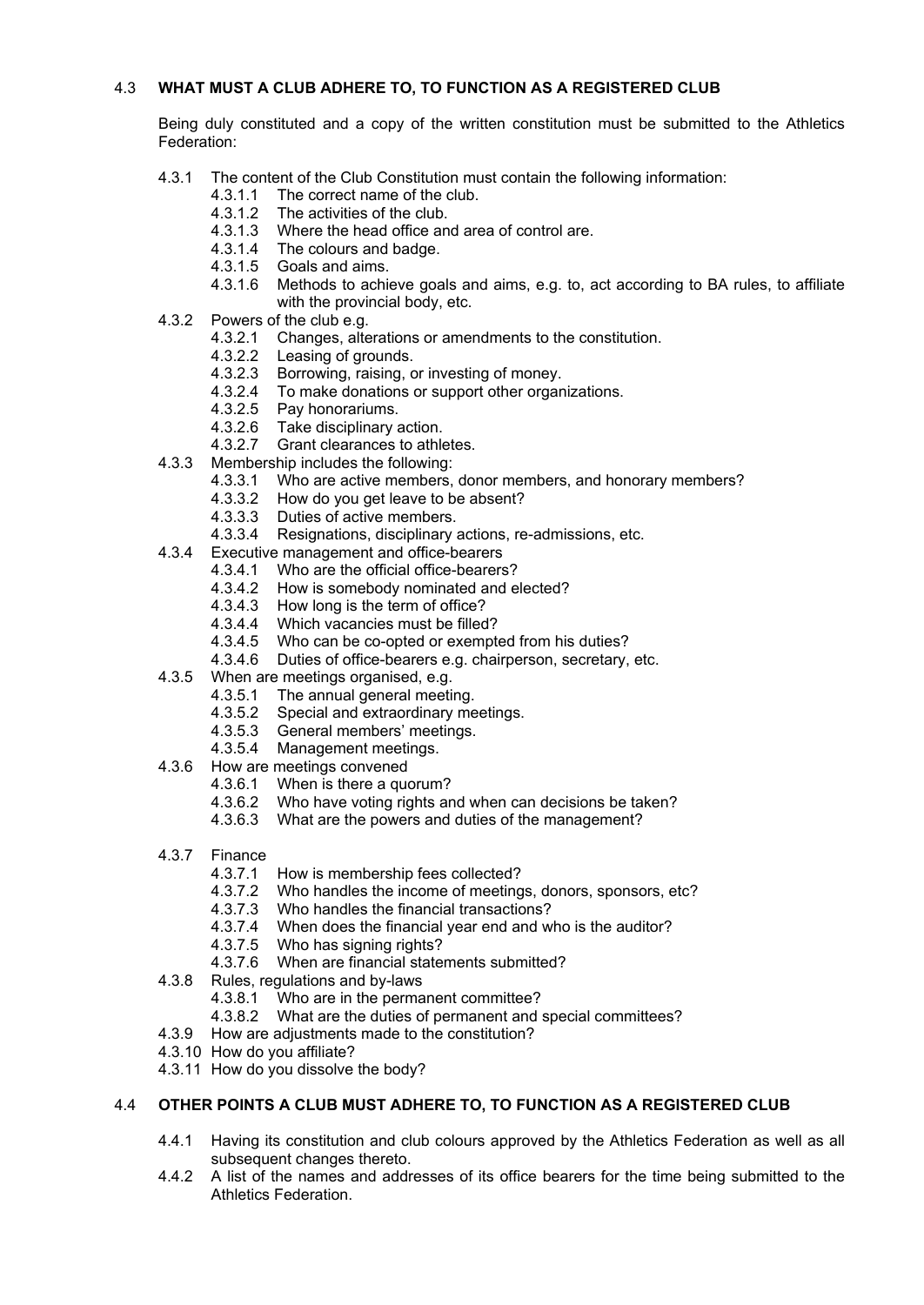- 4.4.3 Having at least twenty active licensed athletes or such number as the Athletics Federation may decide and submitting a list of members and/or prospective members to the Athletics Federation, stating which of these are active athletes.
- 4.4.4 Possessing, or providing access to, reasoning facilities and providing or coaching and participation and submitting a list of facilities for athletics, including facilities for coaching and competition available to the club, if any, to the Athletics Federation.
- 4.4.5 Fulfilling its financial and administrative responsibilities as stipulated in its constitution and those required by this Constitution.
- 4.4.6 The Executive Board of the Athletics Federation shall, upon consideration of written application, have the power to grant such club membership.
- 4.4.7 The Executive Board shall annually prior to the AGM review the continued affiliation of clubs. Where it finds that a club fails to meet the requirements of the Constitution it may at its discretion:
	- 4.4.7.1 Place the club under probation for 1 year.
	- 4.4.7.2 After the probation period, if the club does not adhere to the Constitution, a recommendation will be made to the next Council meeting of the Athletics Federation that the affiliation of the club be suspended or terminated.

### 4.5 **WHAT PROCEDURE MUST BE FOLLOWED TO CONTINUE FUNCTIONING AS A REGISTERED CLUB**

- 4.5.1 The clubs affiliated to the Athletics Federation must register annually.
- 4.5.2 Registration fees are due on or before the last day of every year.
- 4.5.3 If registration fees have not been paid on or before such date the defaulting member will be automatically suspended from all provincial affairs and shall only be reinstated when the cause for that suspension is removed and the Board has approved such reinstatement.
- 4.5.4 If the registration fee due is paid, including a penalty equal to half of the member's registration fee, the executive committee may lift the suspension.
- 4.5.5 Club registration fees will be determined by the Athletics Federation on an annual basis.

## 5 **EVALUATION OF AN ATHLETICS CLUB**

An Athletics Federation reserves the right to evaluate the Athletics Clubs within its jurisdiction. The following points may form the basis of such an evaluation:

- 5.1 Is the Club affiliation fees paid to the Athletics Federation?
- 5.2 Is the Club Constitution submitted to the Athletics Federation?
- 5.3 Is the Club Annual Report submitted to the Athletics Federation?
- 5.4 Is the Audited financial statement submitted to the Athletics Federation?
- 5.5 Is the Office bearer's contact details correctly listed at the Athletics Federation?
- 5.6 Athletes' participation at National or Provincial events.
- 5.7 Athletes selected onto the National or Provincial representative Teams.
- 5.8 Does the club organize events for its members?
- 5.9 Does the club have active Coaches and Technical Officials?
- 5.10 Does the Club constructively contribute to the well being of the Athletics Federation?

## **6 CODE OF CONDUCT OF AN ATHLETICS CLUB**

An Athletics Club should ensure that its members act in the interest of the Athletics Club and it Members. The regulation of its Members can be done by means of a Code of Conduct. The Code of Conduct should contain the following information:

## **6.1 TERMINOLOGY**

- 6.1.1 ATHLETICS OFFICIAL: An inclusive term for all Officials in the Athletics Structure that has the powers to influence other peoples lives, e.g. Athletics Executive Members, Commission members, Committee members, Club Executives, Coaches and Technical Officials.
- 6.1.2 ATHLETICS MEMBER: An inclusive term for all affiliated, associated or registered Members of ATHLETICS, e.g. Athletes, Coaches, Technical Officials and Administrators.

## 6.2 **AGREEMENT**

6.2.1 To remain loyal to Athletics and agrees to abide by its rules and regulations.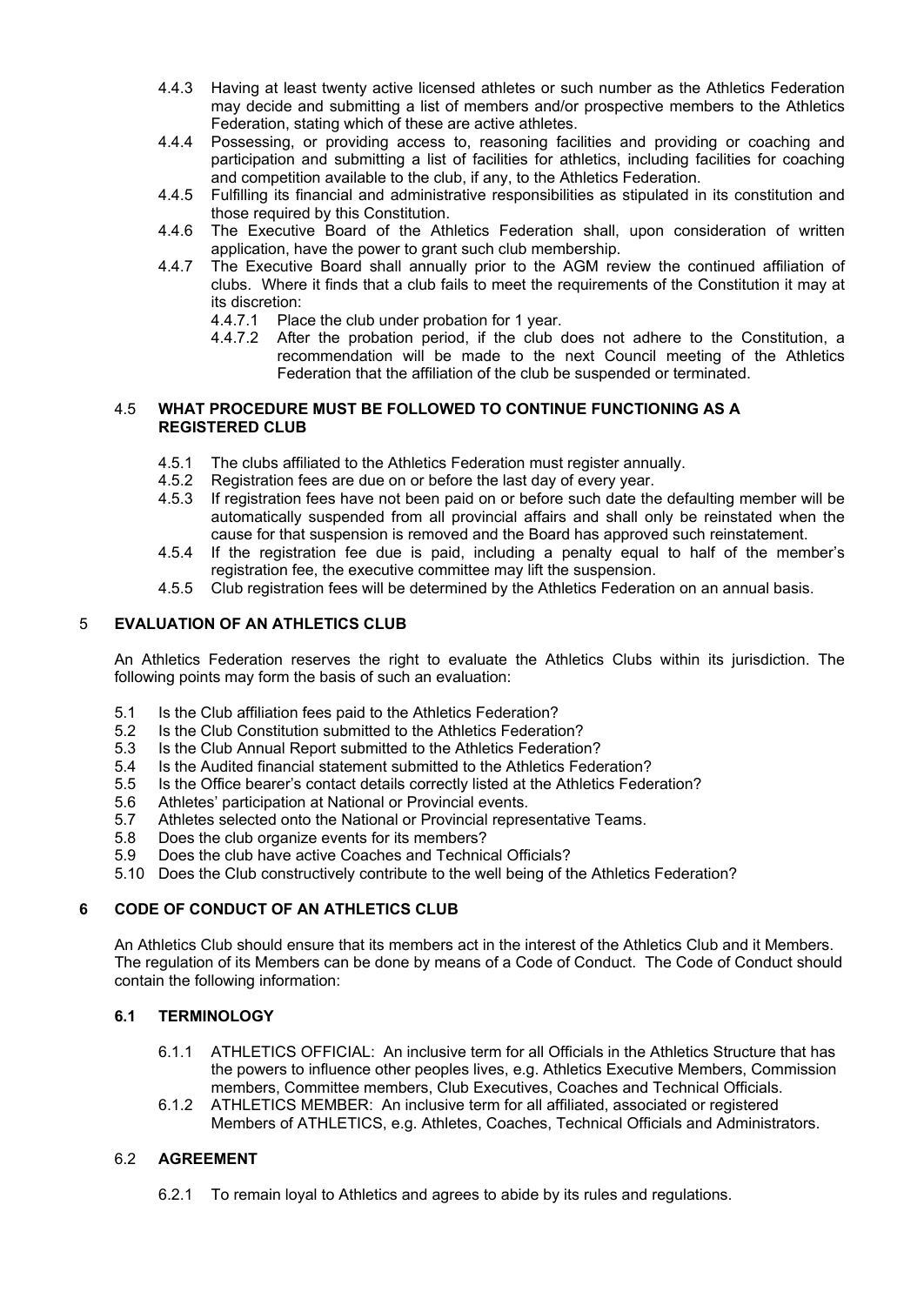- 6.2.2 To diligently, faithfully and honestly serve Athletics and use his / her best endeavours to promote the sport and the good name and reputation of Athletics.
- 6.2.3 To be affiliated to a recognized athletics structure and to be subjected to, and abide by their athletics Code of Ethics.
- 6.2.4 Not to make any public statement without the prior consent of your recognized athletics structure.
- 6.2.5 Not to make any statement to the media (which shall include the press, television and radio), or any other public statement which would bring athletics, or their official sponsors / partners into disrepute.
- 6.2.6 Not to make any statement which is critical of Athletics or its affiliated members, officials, athletes and in particular to any event organised by an Athletics Member.
- 6.2.7 The word statement shall mean and include the writing of any article, book, pamphlet, commentary, or any other writing which is published, public speaking, broadcasting, and granting of interviews for use on television, radio and / or films.
- 6.2.8 To address all complaints, observations or requests which he / she may have observed, or which may arise from the implementation of this agreement, through athletics.
- 6.2.9 The provisions in this agreement shall be binding on the Athletics Member not only, before and during his / her Membership, but also for a period of six (6) months thereafter.

# 6.3 **BREACH OF AGREEMENT BY THE ATHLETICS MEMBER**

- 6.3.1 Should the ATHLETICS MEMBER commit any illegality and /or become involved in any incident which brings himself/herself, ATHLETICS or the sport into disrepute, or which in the recognized athletics structure's sole opinion reflects unfavourably (including but not limited to the use or distribution of any illegal or prohibited drugs), then the recognized athletics structure, shall have the right to terminate this agreement with immediate effect upon written notice to the Athletics Member, or request that this matter be brought before an Athletics Disciplinary Tribunal.
- 6.3.2 Should the ATHLETICS MEMBER commit a breach of any term or condition of this Code of Conduct, or fail to comply with any direction given by the recognized athletics structure, or fail to abide by the Code of Ethics for the Athletics Member and/or the Rules and Regulations of the recognized athletics structure, the recognized athletics structure shall have the right to:
	- 6.3.2.1 cancel this agreement, and/or
	- 6.3.2.2 claim any funds already paid to the Athletics Member and/or
	- 6.3.2.3 impose a penalty and/or a monetary fine on the Athletics Member, and/or
	- 6.3.2.4 suspend the Athletics Member pending a Disciplinary Tribunal outcome.
- 6.3.3 The recognized athletics structure's duly authorised representative shall have the discretion and right to impose any or all the steps set out under this clause and his / her decision shall be binding until ratified or overruled by athletics.

## 6.4 **CODE OF ETHICS THAT A MEMBER OF THE ATHLETICS "FAMILY" SHOULD FOLLOW**

### **INTRODUCTION**

The role of an Athletics Official should at all times be to promote fair play or sportsmanship-like behaviours and attitudes among the Athletics Members. Fair play is defined as much more than playing within the rules. It is a way of thinking, not just a way of behaving.

Fair play in athletics can be expressed as a philosophy in all spheres of life and includes the concepts of friendship, respect for others and always participating in the right spirit.

This philosophy has built into it the elimination of cheating, doping, verbal abuse, violence, exploitation, unequal opportunities and corruption.

The privilege that an Athletics Official has to be involved in athletics activities comes with a certain amount of responsibility. Through the work of the Athletics Official, and how he/she carries out an image as Member of athletics, it is projected to all other Athletics Members and to those not directly involved in athletics.

In the modern society with all its relevant pressures that athletics are constantly faced with, it has put the role of the Athletics Official crucial as an ambassador of the ethical values of fair play in athletics.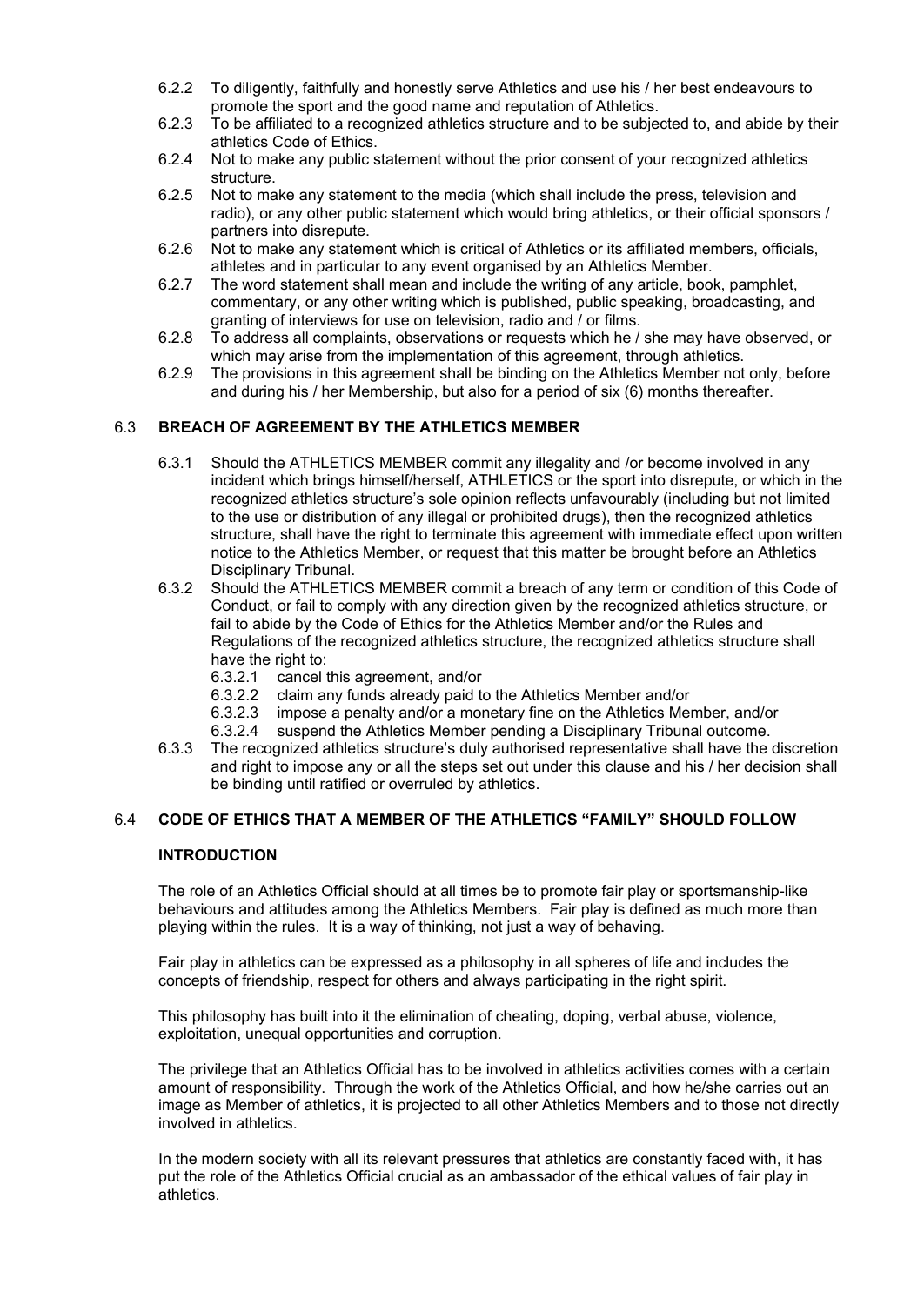# **THE CODE OF ETHICS**

The role of the Athletics Official should be to firstly focus on the development of athletics with his/her long-term interest as of greater importance than his/her short-term career considerations. The commitment of the Athletics Official should be realistic to the level of input that he/she is capable of. To be successful in this role, the Athletics Official must behave in an ethical manner along guidelines, which include:

# 6.4.1 **RESPECT OF THE RULES**

- 6.4.1.1 The recognized athletics structure's Constitution and Rules should be respected and implemented by the Athletics Official.
- 6.4.1.2 Athletics Officials should be encouraged to respect the rules that apply. Behaviour towards opponents and other Athletics Members should be exemplary.
- 6.4.1.3 In providing judgement to ensure that the Athletics Business is conducted fairly, the Athletics Official's role should be accepted. Not only should it be accepted as judgement but also in the spirit of fair play.
- 6.4.1.4 Athletics Officials should encourage the independence and self-determination of each Athletics Member by their acceptance of responsibility for their own decisions, conduct and performances. The active leadership role of the Athletics Official should include the development of the Athletics Member's sense of fair play.

# 6.4.2 **RESPECT OF HUMAN RIGHTS**

- 6.4.2.1 The basic human right; the equal rights of each Athletics Member with no discrimination on the grounds of gender, language, race, colour, religion, political or other opinion, national or social origin, association with a national minority, birth or status should be respected by the Athletics Official.
- 6.4.2.2 The Athletics Official should also respect the basic human right of each Athletics Member to compete in athletics with freedom from physical or sexual harassment, verbal violence, and freedom from inappropriate physical or sexual advances or behaviour.

## 6.4.3 **RESPECT OF PROFICIENCY**

- 6.4.3.1 Athletics Officials should strive to be skilful in the execution of his/her duties and regard it as an ongoing commitment to upgrade his/her skills level. Attending accredited courses and gaining practical experiences should be a voluntary commitment on the part of every Athletics Official.
- 6.4.3.2 The psychological and physical challenges that Athletics Officials set for individual Athletics Members should be appropriate taking into consideration the age, maturity and skill level as well as the safety aspects.

# 6.4.4 **RESPECT OF THE ATHLETICS OFFICIALS' IMAGE**

- 6.4.4.1 Through the work of the individual Athletics Official there is a strong sense of responsibility whereby an image of athletics is projected to the Athletics Member, other Athletics Officials and those not involved in athletics. The conduct of the Athletics Official (his/her manner of appearance and behaviour) should be in line with that of the National Athletics Federation and the IAAF.
- 6.4.4.2 Athletics Officials should realise that they influence the Athletics Members for life through athletics and should not be seen as merely doing their job.
	- 6.4.4.2.1 An Athletics Official should never smoke, have an alcoholic smell or consume alcohol while in the presence of Athletics Members or conducting the business of athletics.

## 6.4.5 **RESPECT FOR THE ESPIRIT DE CORPS**

- 6.4.5.1 The Athletics Official should give full co-operation to all individuals and relevant parties that could be meaningful to the Athletics Member. Athletics Officials should direct criticism, recommendations and issues observed with the greatest professionalism to the appropriate person or persons.
- 6.4.5.2 The Athletics Official should work openly with other Athletics Officials. Thereby sharing knowledge and practical experience gained to promote and develop athletics in his/her area.